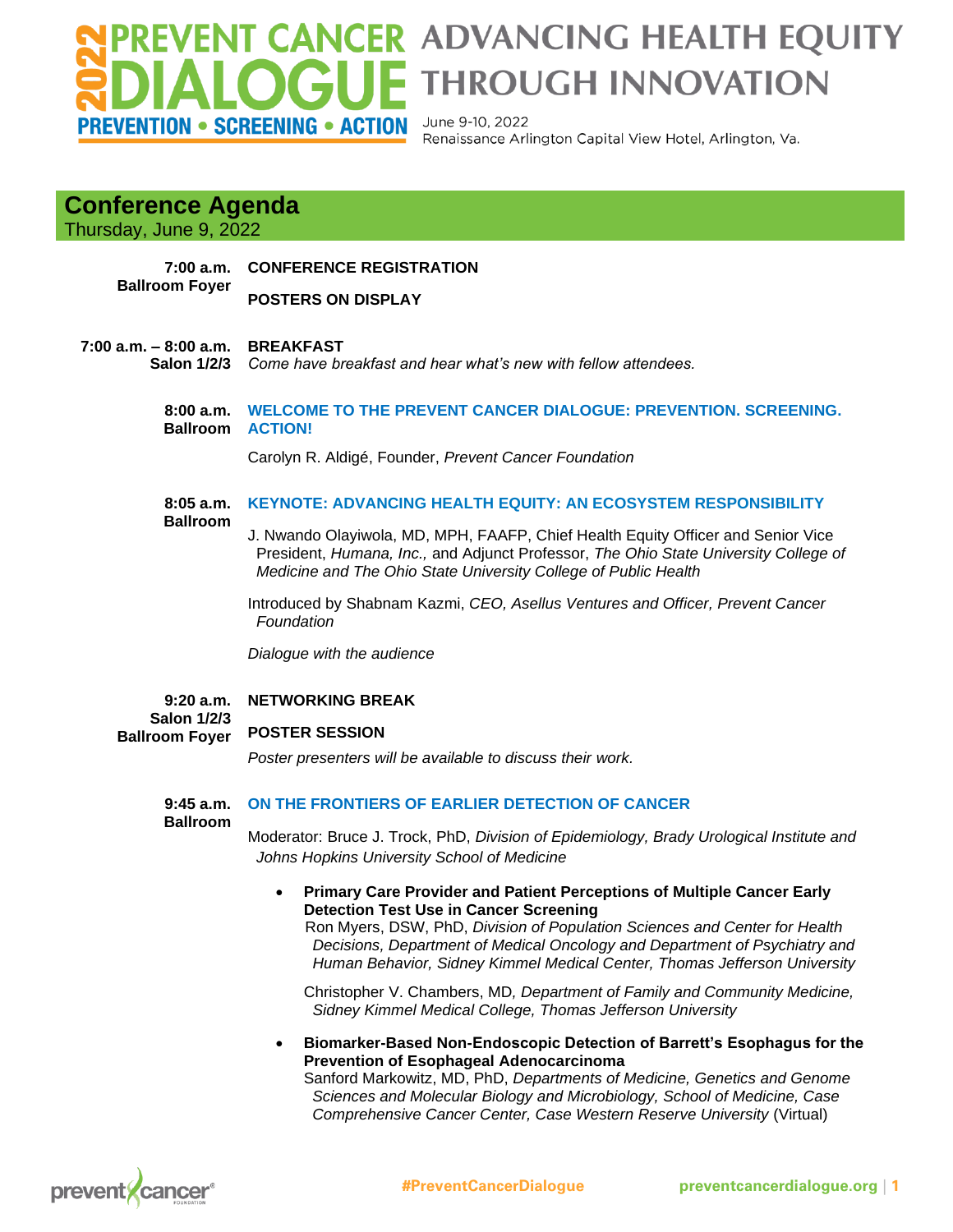## **VENT CANCER ADVANCING HEALTH EQUITY F THROUGH INNOVATION** June 9-10, 2022 PREVENTION • SCREENING • ACTION

Renaissance Arlington Capital View Hotel, Arlington, Va.

## **Conference Agenda**

Thursday, June 9, 2022

• **Artificial Intelligence and Earlier Detection of Melanoma** Roberto A. Novoa, MD, *Departments of Dermatology and Pathology* and the *Skin Innovation and Interventional Research Group, Stanford Medicine*

*Dialogue with the audience*

## **11:10 a.m. Take a H.Y.P.E. Break with Hip Hop Public Health!**

*Stand up where you are, stretch and get your body moving along with a short video designed to Help Young People Energize (H.Y.P.E.).* 

#### **11:15 a.m. STATUS UPDATE ON HPV VACCINATION**

 **Ballroom**

Moderator: Mila Pontremoli Salcedo, MD, PhD, *Department of Gynecologic Oncology and Reproductive Medicine, University of Texas MD Anderson Cancer Center*

- **Current Surveillance Data on National and State-Level HPV Vaccination Rates** Shannon Stokley, DrPH, *National Center for Immunization and Respiratory Diseases, Centers for Disease Control and Prevention*
- **Designing Evidence-Based Interventions that Are Responsive to Parental HPV Vaccine Hesitancy: Results from the Baltimore Talk HPV Study** Anne F. Rositch, PhD, MSPH, Epidemiology, *Johns Hopkins Bloomberg School of Public Health and Sidney Kimmel Comprehensive Cancer Center*
- **Young Sexual Minority Men's Perspectives on HPV Vaccination** Mary A. Gerend, PhD, College of Medicine, Florida State University

*Dialogue with the audience*

#### **12:35 p.m. LUNCH**

 **Salon 1/2/3** *Grab your boxed lunch and drink and find a wonderful place to eat.* 

 **12:40 p.m. Studio B** *Also over lunch, you can join a 15-minute meditation and relaxation exercise session on video with Analisa Garcia-Rockbridge (Diné), Mother of Sage Yoga. This session uses chairs instead of mats; no need for a wardrobe change!* 

#### **1:35 p.m. DIET AND MICROBIOME INFLUENCES ON BREAST CANCER RISK**

**Ballroom** Moderator: Jody Hoyos, MHA, President and COO, *Prevent Cancer Foundation*

Katherine L. Cook, PhD, *Wake Forest School of Medicine, Atrium Health Wake Forest Baptist*

*Dialogue with the audience*

#### **2:35 p.m. NETWORKING BREAK**

**Salon 1/2/3 Ballroom Foyer POSTER SESSION** *Poster presenters will be available to discuss their work.*

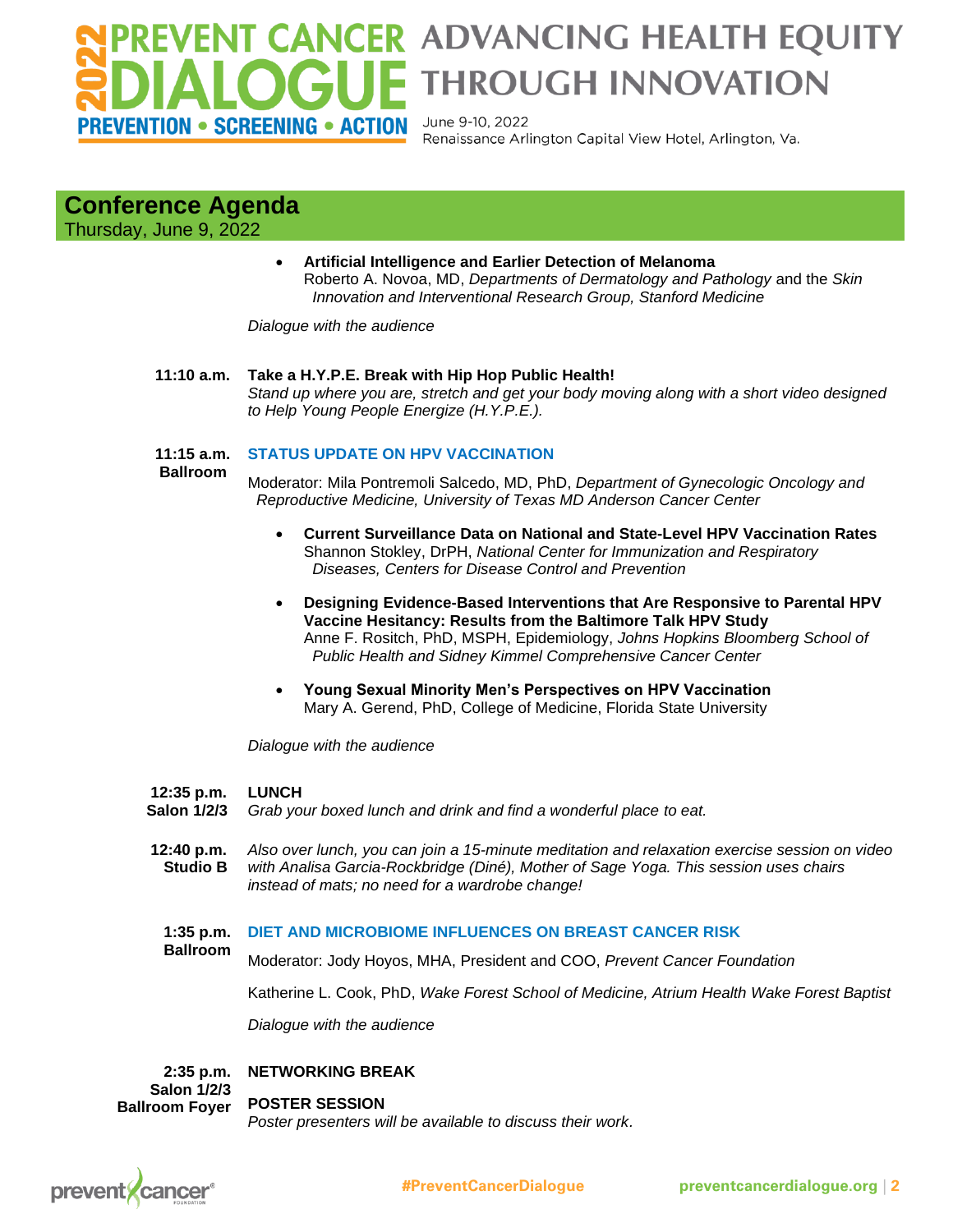## **VENT CANCER ADVANCING HEALTH EQUITY F THROUGH INNOVATION** PREVENTION • SCREENING • ACTION

June 9-10, 2022 Renaissance Arlington Capital View Hotel, Arlington, Va.

## **Conference Agenda**

Thursday, June 9, 2022

**3:05 p.m. Ballroom**

## **PROGRESS IN INCREASING LUNG CANCER SCREENING**

Moderator: Karen Kelly, MD, *International Association for the Study of Lung Cancer and University of California at Davis (Emerita)*

• **Increasing Lung Cancer Screening among African Americans in Chicago: A 'Teachable Moment'** 

Mary Pasquinelli, DNP, FNP-BC, CTTS, *Division of Pulmonary and Medical Oncology, Department of Medicine, UI Health*

- **Insights on Expanding Lung Cancer Screening: A Kentucky Story** Michael Gieske, MD, *Family Medicine, St. Elizabeth Physicians*
- **How the 2021 USPSTF Lung Cancer Screening Guidelines Expand Who Gets Screened and Increase Health Equity**

Anil Vachani, MD, MS, *Pulmonary, Allergy, and Critical Care Division, Perelman School of Medicine, Penn Medicine and Philadelphia VA Medical Center*

*Dialogue with the audience*

## **4:25 p.m. A Word from our Gold Sponsor, Exact Sciences**

#### **4:30 p.m. Ballroom AN ARMCHAIR DIALOGUE: TECHNOLOGIES THAT CAN TRANSFORM HEALTH CARE FOR THE BENEFIT OF ALL**

*A wide-ranging moderated conversation between two nationally recognized thought leaders in health and health care, discussing their respective lists of 'must-have' technologies and the strategies to put them in place for the benefit of all.*

Moderator: Mary Martin, MS, RN, *ASCO's CancerLinQ* 

Susan Dentzer, MS, *America's Physician Groups*

Aneesh Chopra, *CareJourney*

 **5:20 p.m.** *Last session of the day concludes. You have some time to say hello to colleagues and get ready for the Laurels dinner which starts at 6:30pm.*

#### **6:30 p.m. CANCER PREVENTION LAURELS AWARDS DINNER**

 **Ballroom** Emcee: Tim Kavanagh, Entertainer, Producer, Prevent Cancer Advocate

During this dinner, we will honor the 2022 recipients of these Laurels awards:

- **National Leadership**
- **Dedication to Community Service**
- **Increasing Health Equity through Innovation**
- **Special Award for Outstanding Commitment**

#### **8:00 p.m. PREVENT CANCER DIALOGUE CLOSES FOR THE DAY**

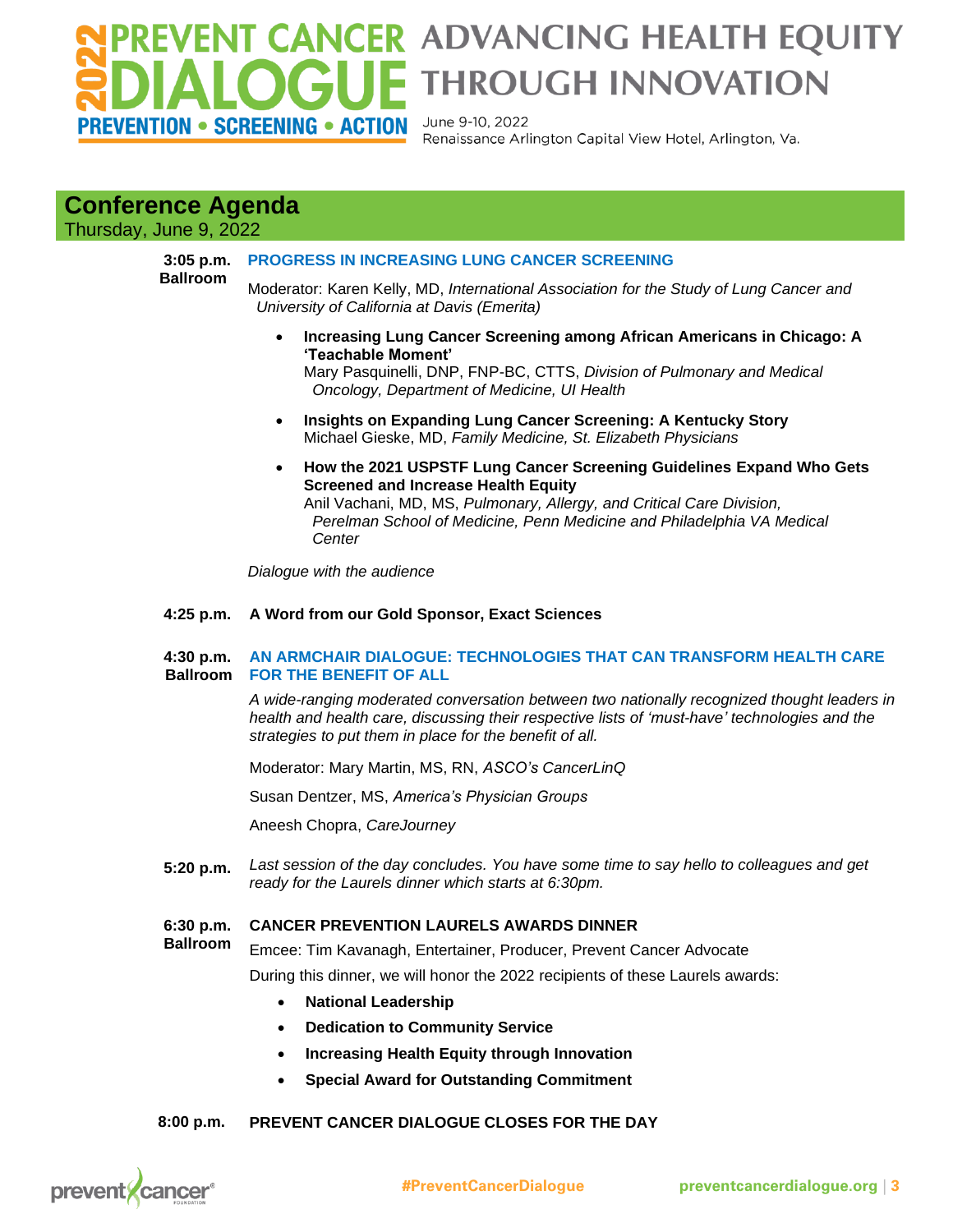## PREVENT CANCER ADVANCING HEALTH EQUITY<br>DIALOGUE THROUGH INNOVATION **PREVENTION • SCREENING • ACTION**

June 9-10, 2022 Renaissance Arlington Capital View Hotel, Arlington, Va.

## **Conference Agenda**

| <b>Friday, June 10, 2022</b>                   |                                                                                                                                                                                                                                    |
|------------------------------------------------|------------------------------------------------------------------------------------------------------------------------------------------------------------------------------------------------------------------------------------|
| 7:00 a.m.<br><b>Ballroom Foyer</b>             | <b>CONFERENCE REGISTRATION</b>                                                                                                                                                                                                     |
|                                                | <b>POSTERS ON DISPLAY</b>                                                                                                                                                                                                          |
| $7:00$ a.m. $-8:00$ a.m.<br><b>Salon 1/2/3</b> | <b>BREAKFAST</b><br>Come have breakfast and hear what's new with fellow attendees.                                                                                                                                                 |
| 8:00a.m.<br><b>Ballroom</b>                    | <b>WELCOME TO DAY TWO OF THE PREVENT CANCER DIALOGUE</b>                                                                                                                                                                           |
|                                                | Jody Hoyos, MHA, President and COO, Prevent Cancer Foundation                                                                                                                                                                      |
| 8:05a.m.<br><b>Ballroom</b>                    | <b>KEYNOTE: INNOVATIONS IN CANCER SCREENING AND PREVENTION: HOW TO LAY</b><br>THE GROUNDWORK FOR HEALTH EQUITY                                                                                                                     |
|                                                | Richard C. Wender, MD, Chair and Professor, Department of Family and Community<br>Medicine, Perelman School of Medicine, University of Pennsylvania                                                                                |
|                                                | Introduced by Durado Brooks, MD, MPH, Deputy Chief Medical Officer, Screening, Exact<br><b>Sciences</b>                                                                                                                            |
|                                                | Dialogue with the audience                                                                                                                                                                                                         |
|                                                | 9:15 a.m. Take a H.Y.P.E. Break with Hip Hop Public Health!<br>Stand up where you are, stretch and get your body moving along with a short video designed<br>to Help Young People Energize (H.Y.P.E.).                             |
| 9:20a.m.<br><b>Ballroom</b>                    | <b>NEW APPROACHES TO INCREASING HEALTH EQUITY</b>                                                                                                                                                                                  |
|                                                | Moderator: Nikki Hayes, MPH, Comprehensive Cancer Control Branch, Division of Cancer<br>Prevention and Control, National Center for Chronic Disease Prevention and Health<br>Promotion, Centers for Disease Control and Prevention |
|                                                | Building Health Equity through the Transformative Power of Music, Art and<br>$\bullet$<br><b>Science</b><br>Lori Rose Benson, Hip Hop Public Health                                                                                |
|                                                | Applications of Indigenous Knowledge to Support Nicotine Cessation<br>$\bullet$<br>in Indian Country<br>Patricia Nez Henderson, MD, MPH (Diné/Navajo), Black Hills Center for American<br>Indian Health (Virtual)                  |
|                                                | Focus on the Community as Context for Health and Health Behavior<br>$\bullet$<br>Shannon N. Zenk, PhD, MPH, RN, FAAN, National Institute of Nursing<br>Research, National Institutes of Health                                     |
|                                                |                                                                                                                                                                                                                                    |

*Dialogue with the audience*

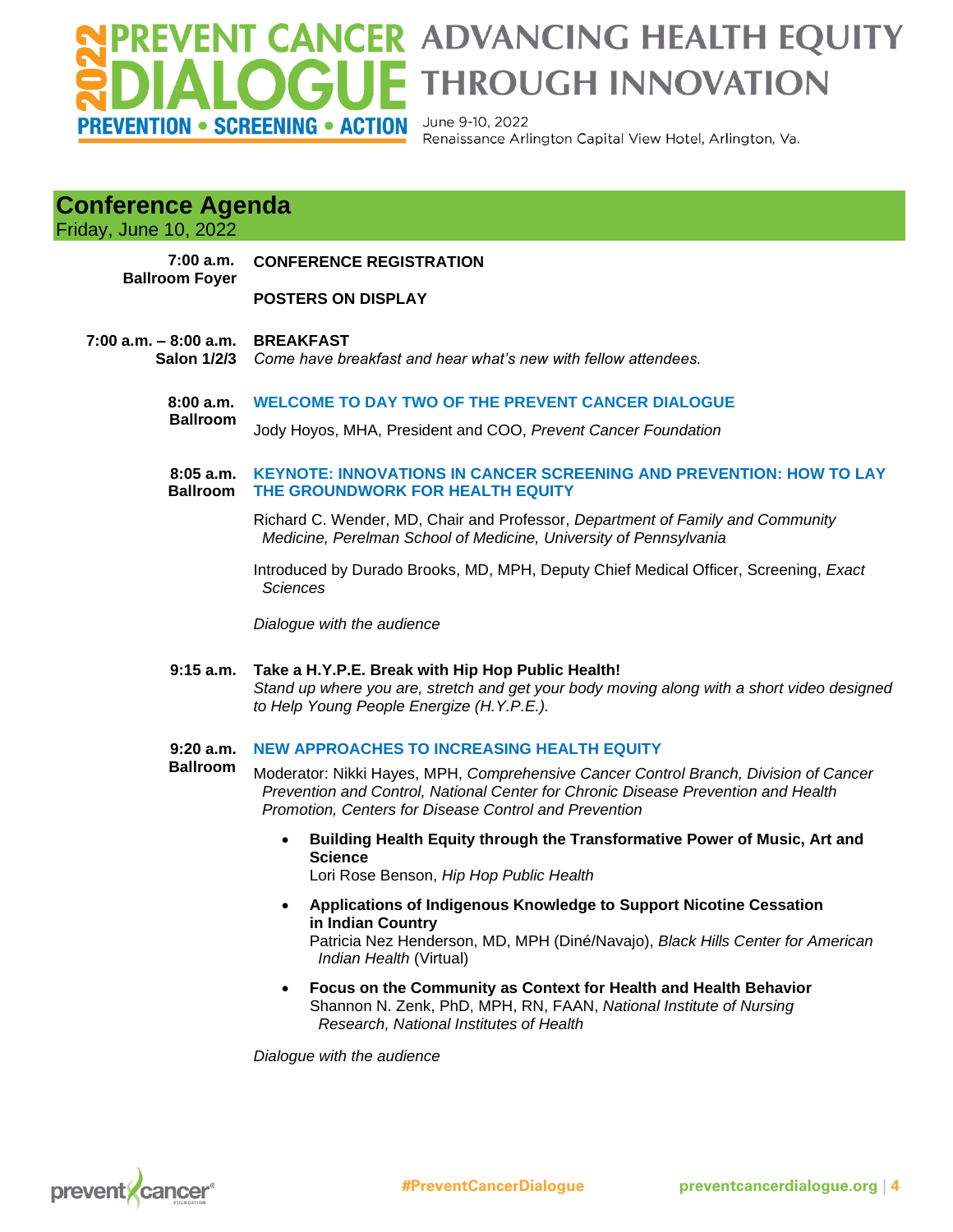# **PREVENTION • SCREENING • ACTION**

## VENT CANCER ADVANCING HEALTH EQUITY<br>ALOGUE THROUGH INNOVATION

June 9-10, 2022 Renaissance Arlington Capital View Hotel, Arlington, Va.

## **Conference Agenda**

Friday, June 10, 2022

#### **10:40 a.m. NETWORKING BREAK**

 **Salon 1/2/3 Ballroom Foyer POSTER SESSION** *Poster presenters will be available to discuss their work.*

## **HOTEL CHECK-OUT**

## **11:05 a.m. CANCER PREVENTION CONNECTIONS**

*These are facilitated peer-to-peer information-sharing sessions where participants in small, diverse groups focus on key topics in cancer screening and prevention programs. Resource people will support participants as they ask questions, share problems and practical solutions and build valuable network connections with each other.*

| <b>Studio D</b> | 1. Solutions for Getting Cancer Screening 'Back on the Books'<br>Facilitator: Jennifer Niyangoda, Prevent Cancer Foundation<br>Resource People: Dorys Lizama and Vera Navarro, iCelebremos la vida!,<br>Catholic Charities Medical Clinic at Silver Spring                                 |
|-----------------|--------------------------------------------------------------------------------------------------------------------------------------------------------------------------------------------------------------------------------------------------------------------------------------------|
| <b>Studio C</b> | 2. Current Challenges and Opportunities for HPV Vaccination Programs in<br><b>Communities</b><br>Facilitator: Diane Tilton, Prevent Cancer Foundation<br>Resource Person: Barbara S. Schuler, MPH, VAX 2 STOP CANCER                                                                       |
| <b>Studio A</b> | 3. Implementing A Genetic Testing Program in Your Community<br>Facilitator: Cherie Spencer, MS, MCHES, Howard University Cancer Center<br>Resource Person: Barbara W. Harrison, MS, CGC, Division of Medical<br>Genetics, Howard University Hospital                                       |
| <b>Studio B</b> | 4. Reaching More Patients for CRC Screening in Rural Settings<br>Facilitator: Emily Butler Bell, MPH, National Colorectal Cancer Roundtable,<br><b>Colorectal Cancer Interventions</b><br>Resource Person: Melissa Buffalo, MS (Meskwaki and Dakota), American<br>Indian Cancer Foundation |
| <b>Studio E</b> | 5. Keeping Health Equity 'on the Agenda' for Health Care Providers<br>Facilitator: Erin Matthews Thomas, MS, HSAS, Potomac Health Foundation<br>Resource Person: Danielle Grimm, MPH, MSN, WHNP-BC, The Dimock<br>Center                                                                   |
| <b>Studio F</b> | 6. Outreach to LGBTQ+ Communities for Cancer Prevention Education and<br><b>Screening</b><br>Facilitator: Mandi L. Pratt-Chapman, PhD (she/her), GW Cancer Center<br>Resource People: Tony Burns and Alayna Waldrum, DC Community<br><b>Advisory Board</b>                                 |